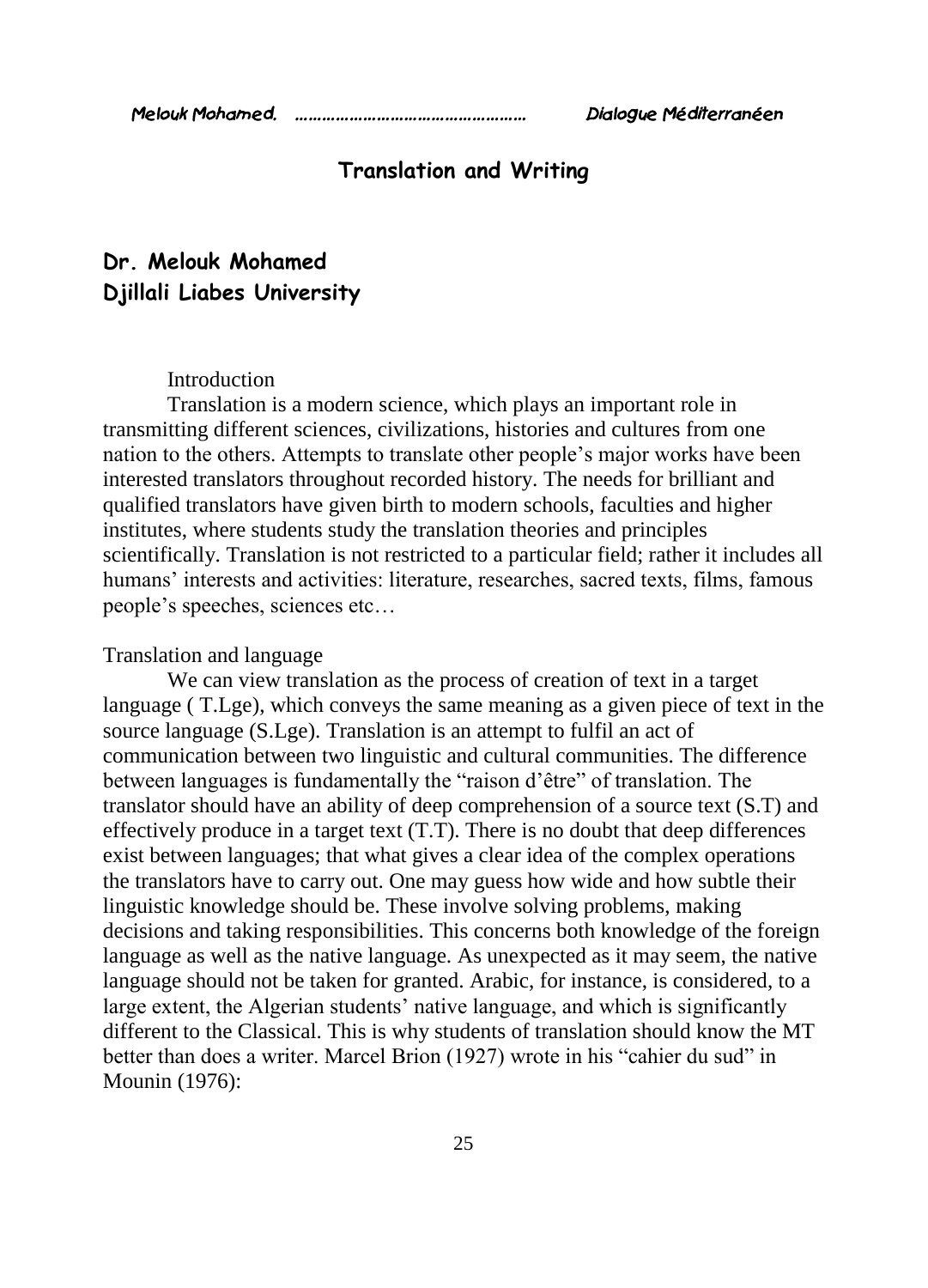| <b>Translation and Writing</b> |  |  |
|--------------------------------|--|--|
|--------------------------------|--|--|

"C'est dans sa propre langue que le traducteur trouve le plus de difficultés"

« It is his own language that the translator has the most of difficulty » André Gide (1931 :19) in his Lettre à André Thérive said :

« Un bon traducteur doit bien savoir la langue de l'auteur qu'il traduit, mais aussi mieux encore la sienne propre, et j'entends par là : non point être capable de l'écrire correctement mais en connaitre les subtilités, les souplesses, les ressources cachées. »

« A good translator should know the language of the author he translates well, but he should know his own even better. I mean not only being able to write correctly, but also knowing its subtleties, its hidden resources."

#### Writing

Writing is a vital skill. Gaining confidence and skills in writing can open up opportunities at work and empower learners to take an important role as citizens within the community. Writing provides a strong means of selfexpression that promotes further learning. It is a complex process, which allows writers to explore thoughts and make them visible, concrete and available for reflection. It is a powerful instrument of thinking because it provides learners with a way of gaining control over their thoughts. White in David Nunan states:

"Writing is not a natural activity. All physically and mentally normal people learn to speak a language. Yet not all people have to be taught how to write. This is a crucial difference between the spoken and written forms to language. There are other important differences as well. Writing, unlike speech, is displaced in time. Indeed, this must be one reason why writing originally evolved since it makes possible the transmission of a message from one place to another. Written messages can be received, stored and referred back to at any time."

(1981:2)

Most writing researchers confess that writing comprehensibly is much difficult than speak it. It is an extremely complex cognitive activity through which the writer has to demonstrate particular control of a number of variables simultaneously- sentence structure, vocabulary, spelling and punctuation. Spoken and written languages are somewhat like fashion. They are a matter of style. T.S Eliot once said that if we spoke as we write, we should find no one to listen, and if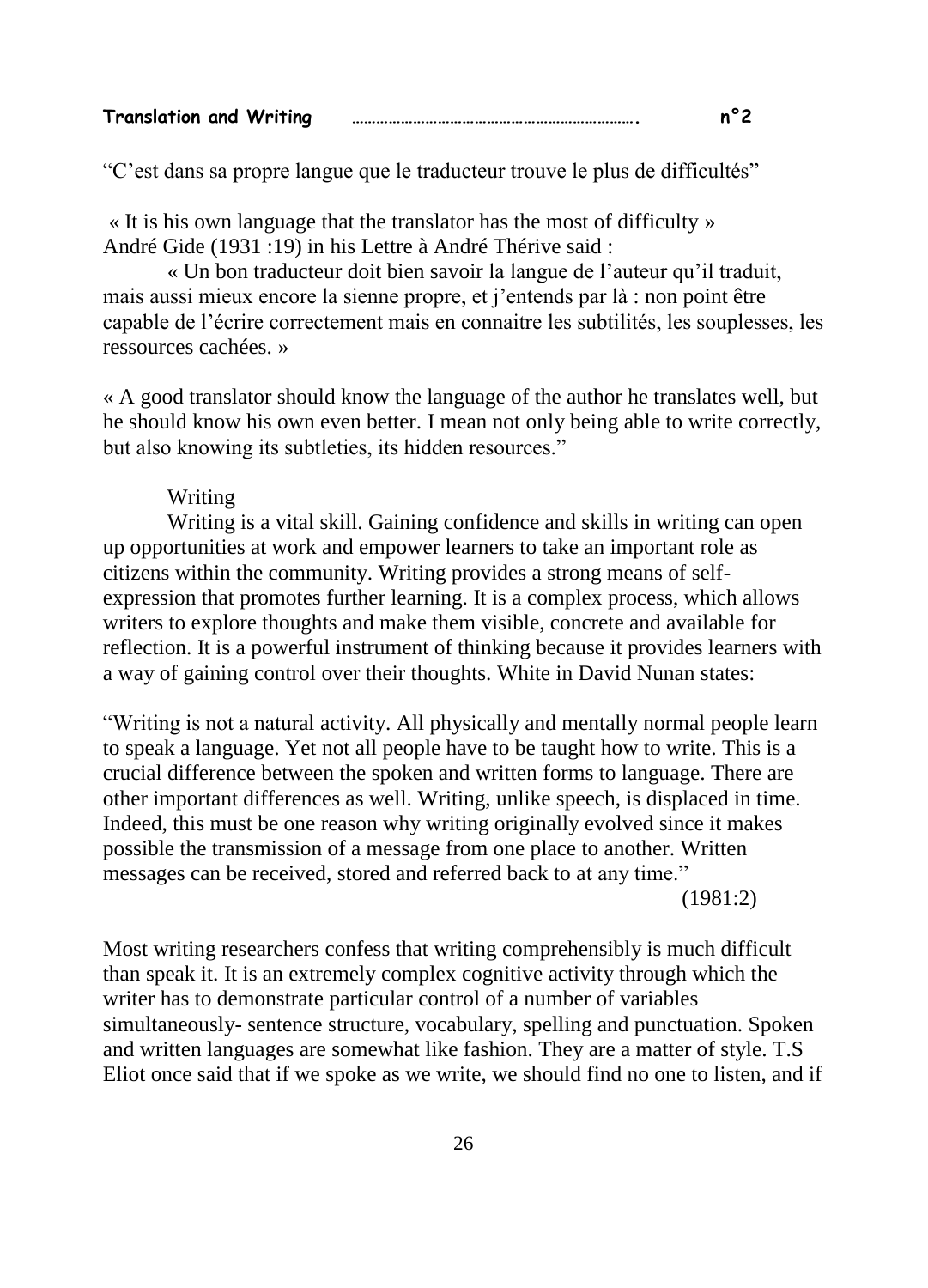*Melouk Mohamed. …………………………………………… Dialogue Méditerranéen* 

we wrote as we speak, we should find no one to read. The spoken and the written language should not be too near, as they must not be too far apart.

### Writing Difficulties

Teaching writing is often difficult and complex, for it requires mastery of grammar, vocabulary and other writing devices. Moreover, teaching it is different teaching speech in a number of items. The difficulty is quite remarkable if the learners' first language employs different writing system. The second is at the structural stage; but the real difficulty associated with writing is to be traced to the communication stage and culture, because we cannot say that writing is written speech. Beyond all, writing is a rare activity, for most people do little or no writing at all; those who do so are as parts of their professional activities like lawyers, translators, journalists and educators.

Teaching writing allows foreign language learners to acquire the abilities and skills needed to convey messages in written texts. The writing difficulties may be at the level of other writing skills like the treatment of the topic, the content, thinking creatively and develop ideas in a coherent manner. Beside that, it also involves the judgment skill and the ability to select, organize order all information and write appropriately for given purposes. Writing takes different forms and serves different functions.

"Writing is a complex activity. It is of a fundamental importance to teaching, to personal development and achievement into the educational system. As teachers we need to strive continually to find the best ways to help our pupils find fulfillment as writers."

(John Harris, 1993: 122)

Writing is, then, important but difficult to acquire, a communication skill, which is essential in today's information society. The level of difficulty is significantly higher when a foreign language is involved. Differences in the language structures, the manner of expressing thoughts, writing styles and other culturally varying factors greatly affect the writing of foreign language learner. Writing also encourages thinking for it allows learners to explore their thoughts and make them visible and concrete. When ideas are written down, they can be examined, reconsidered, rearranged, omitted and/or changed.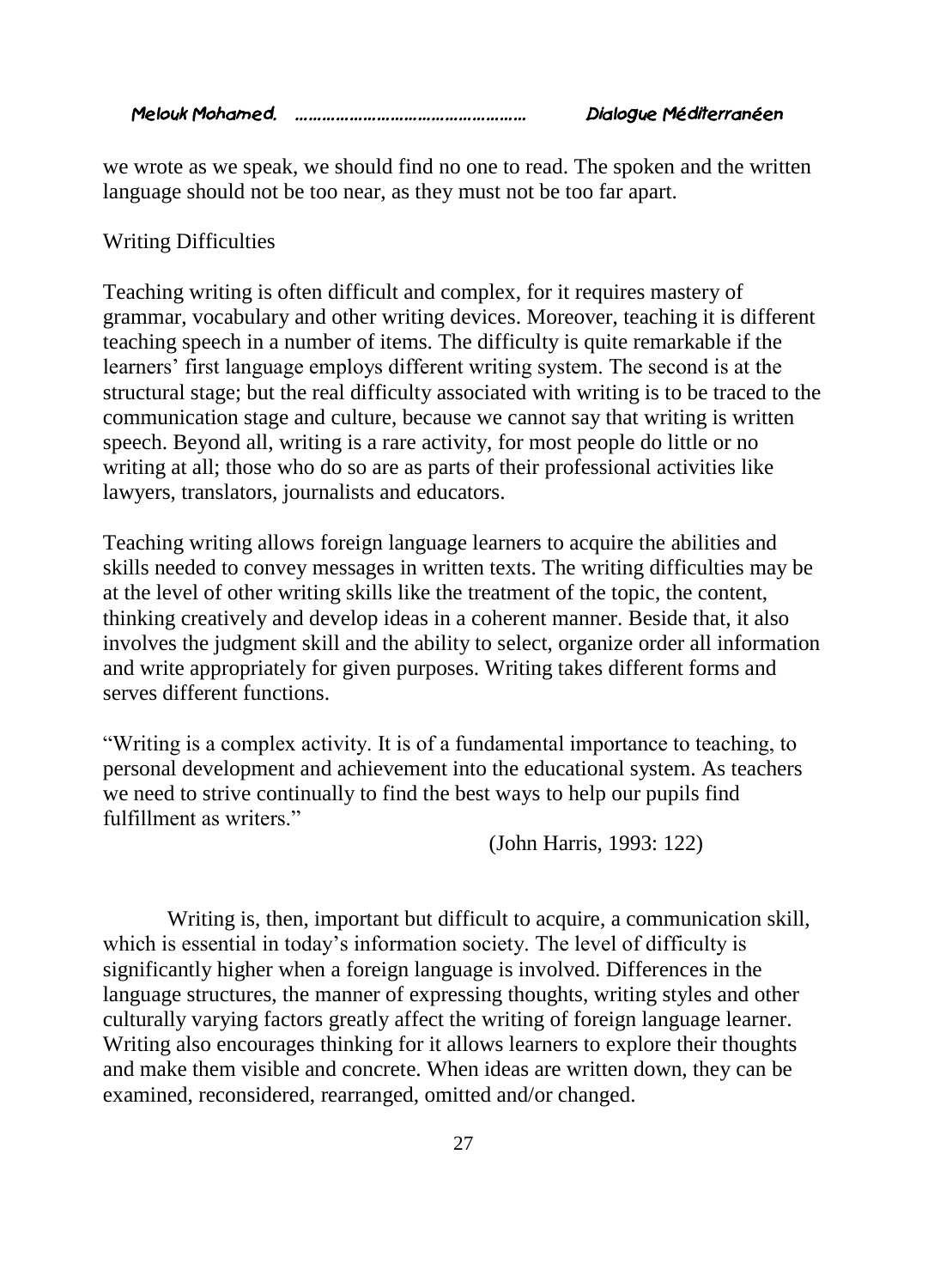| <b>Translation and Writing</b> |  |  |
|--------------------------------|--|--|
|--------------------------------|--|--|

#### Translation and Writing

There is no doubt that writing as a productive skill plays an important role in any translation. Since translation happens in a context and implies the transposition of a S.T into a T.T, this must fulfill the same constraints of an original text written in the target text (Askoy 2001).

The translator should have a deep knowledge on both source and target writing systems, which enables him/her to decode a message properly. He/she should also be familiar with similar and different use and usage of punctuation marks. Writing is important just as important as reading is; for the former helps to express the ideas of the (S.Lge) and the latter to understand the whole message. It is worth reminding that writing is not a series of words on a page, but a series of ideas organized in sentences fixed in a writing system. Each language organizes the words in different form and length. Nevertheless, not everything is difference in languages; there are, at least, three common elements – agreement, coherence and cohesion-. If a text lacks one of these three elements the reader will have problem to understand it, and this will give the translator a big challenge to do his/her job.

Conventionally, it is stated that translators should meet three requirements:

1-Familiarity with the source language

2-Familiarity with the target language

3-Familiarity with the subject matter to do the job successfully

The translator discovers the meaning behind the forms in the source language; he/she translates ideas instead of words, sentences and/or structures doing his/her best to produce the same meaning in the target language using the target language forms and structures. Larson(1984) said that what changes is the forms and the code and what should remain is the meaning and the message. Quite often, we can recognize three approaches of translation:

1-Translation at the level of word (word for word):

2- Translation at the level of sentence

3-Translation at the level of concept

The first approach is effective for translating phrases or names like U.K, U.N or Ministry of Education. It is problematic, however, at the level of sentence due to differences in syntax in different languages . For the last approach, things are